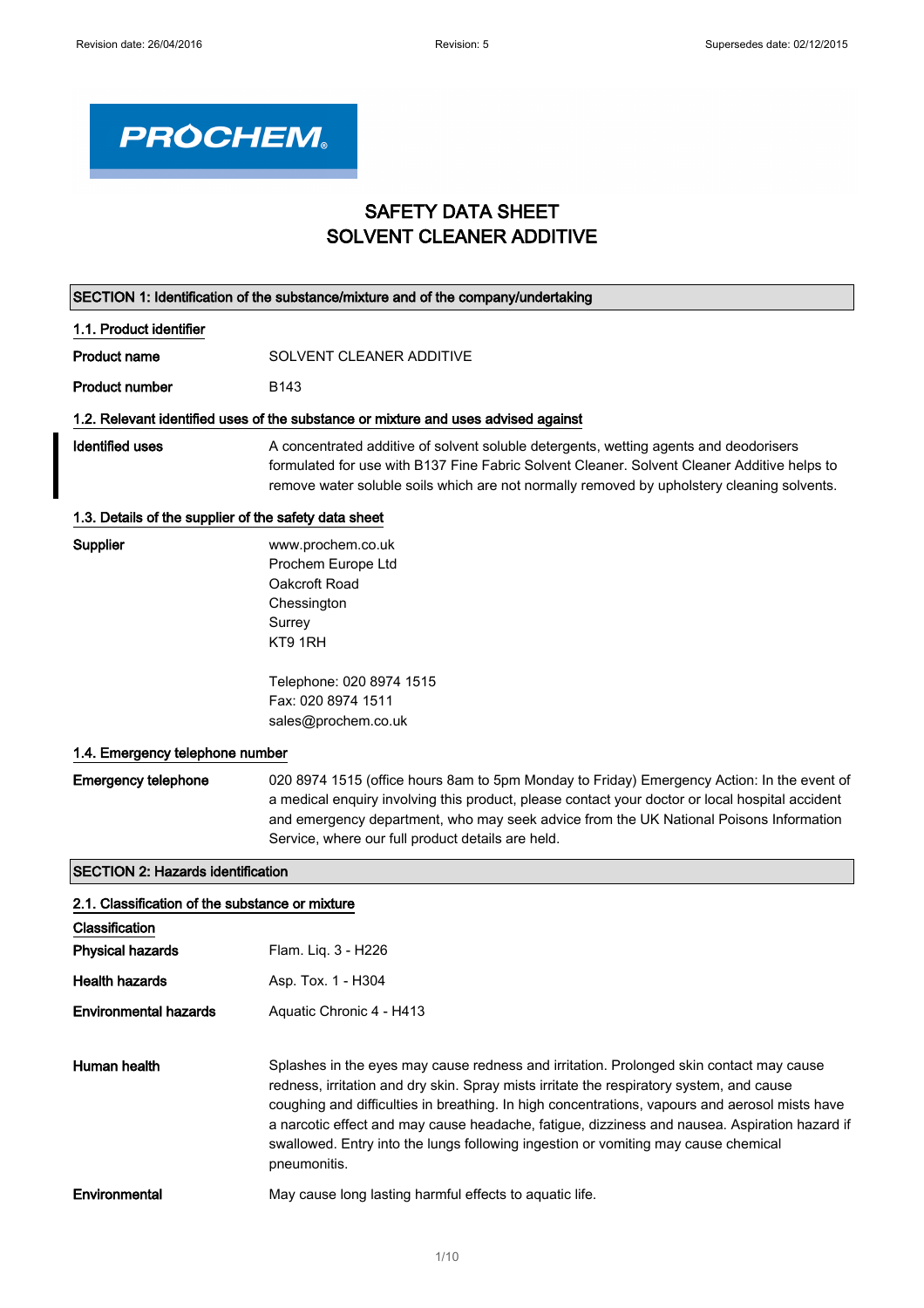Physicochemical Flammable/combustible materials. The product may form explosive vapours/air mixtures even at normal room temperatures.

# 2.2. Label elements



| Signal word                       | Danger                                                                                                                                                                                                                                                                                                                                                                                                                                                                                                                                                                          |
|-----------------------------------|---------------------------------------------------------------------------------------------------------------------------------------------------------------------------------------------------------------------------------------------------------------------------------------------------------------------------------------------------------------------------------------------------------------------------------------------------------------------------------------------------------------------------------------------------------------------------------|
| <b>Hazard statements</b>          | H226 Flammable liquid and vapour.<br>H304 May be fatal if swallowed and enters airways.<br>H413 May cause long lasting harmful effects to aquatic life.                                                                                                                                                                                                                                                                                                                                                                                                                         |
| <b>Precautionary statements</b>   | P102 Keep out of reach of children.<br>P210 Keep away from heat, hot surfaces, sparks, open flames and other ignition sources. No<br>smoking.<br>P260 Do not breathe vapour/spray.<br>P284 Wear respiratory protection.<br>P280 Wear protective gloves/protective clothing/eye protection/face protection.<br>P273 Avoid release to the environment.<br>P301+P310 IF SWALLOWED: Immediately call a POISON CENTER/doctor.<br>P331 Do NOT induce vomiting.<br>P501 Dispose of contents / container in accordance with local / regional / national /<br>international regulations. |
| Supplemental label<br>information | EUH066 Repeated exposure may cause skin dryness or cracking.                                                                                                                                                                                                                                                                                                                                                                                                                                                                                                                    |
| Contains                          | Hydrocarbons, C11-C12, isoalkanes, <2% aromatics                                                                                                                                                                                                                                                                                                                                                                                                                                                                                                                                |
| Detergent labelling               | ≥ 30% aliphatic hydrocarbons, $5 - 15\%$ anionic surfactants, $5\%$ perfumes, Contains d-<br>Limonene, Citral, Linalool, Cinnamal, Geraniol                                                                                                                                                                                                                                                                                                                                                                                                                                     |

### 2.3. Other hazards

See section 8 for details of exposure limits.

### SECTION 3: Composition/information on ingredients

#### 3.2. Mixtures

| Hydrocarbons, C11-C12, isoalkanes, <2% aromatics |                      | 60-100%                                              |
|--------------------------------------------------|----------------------|------------------------------------------------------|
| CAS number: 64741-65-7                           | EC number: 918-167-1 | REACH registration number: 01-<br>2119472146-39-0001 |
| <b>Classification</b><br>Flam. Liq. 3 - H226     |                      |                                                      |
| Asp. Tox. 1 - H304<br>Aquatic Chronic 4 - H413   |                      |                                                      |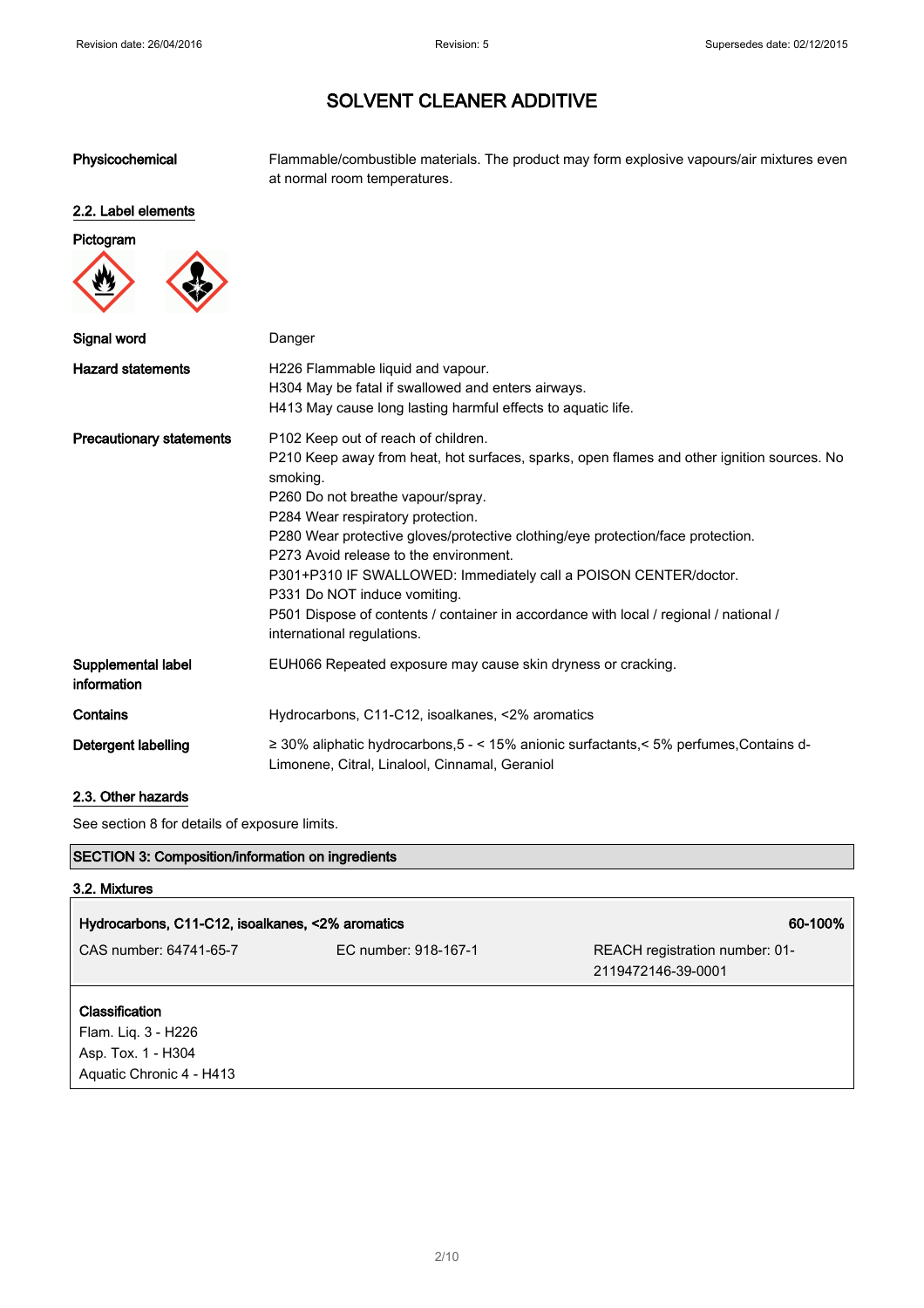| Docusate sodium                                                                      | 5-10%                                                                                                                                                                                                                                                                                                                                                                                                                                                                         |
|--------------------------------------------------------------------------------------|-------------------------------------------------------------------------------------------------------------------------------------------------------------------------------------------------------------------------------------------------------------------------------------------------------------------------------------------------------------------------------------------------------------------------------------------------------------------------------|
| CAS number: 577-11-7                                                                 | EC number: 204-007-1                                                                                                                                                                                                                                                                                                                                                                                                                                                          |
| Classification<br>Acute Tox. 4 - H302<br>Skin Irrit. 2 - H315<br>Eye Irrit. 2 - H319 |                                                                                                                                                                                                                                                                                                                                                                                                                                                                               |
| Ethanol<br>CAS number: 64-17-5                                                       | <1%<br>EC number: 200-578-6                                                                                                                                                                                                                                                                                                                                                                                                                                                   |
| Classification<br>Flam. Liq. 2 - H225<br>Eye Irrit. 2 - H319                         |                                                                                                                                                                                                                                                                                                                                                                                                                                                                               |
|                                                                                      | The Full Text for all R-Phrases and Hazard Statements are Displayed in Section 16.                                                                                                                                                                                                                                                                                                                                                                                            |
| <b>SECTION 4: First aid measures</b>                                                 |                                                                                                                                                                                                                                                                                                                                                                                                                                                                               |
| 4.1. Description of first aid measures                                               |                                                                                                                                                                                                                                                                                                                                                                                                                                                                               |
| General information                                                                  | Keep the affected person warm and at rest. Get prompt medical attention. Keep affected<br>person under observation. Effects may be delayed. If in doubt, get medical attention promptly.                                                                                                                                                                                                                                                                                      |
| Inhalation                                                                           | Move affected person to fresh air and keep warm and at rest in a position comfortable for<br>breathing. If breathing stops, provide artificial respiration. When breathing is difficult, properly<br>trained personnel may assist affected person by administering oxygen. Get medical attention.                                                                                                                                                                             |
| Ingestion                                                                            | Get medical attention immediately. Keep affected person under observation. Do not induce<br>vomiting. If vomiting occurs, the head should be kept low so that vomit does not enter the<br>lungs. Aspiration hazard if swallowed. Entry into the lungs following ingestion or vomiting may<br>cause chemical pneumonitis. Show this Safety Data Sheet to the medical personnel.                                                                                                |
| <b>Skin contact</b>                                                                  | Remove affected person from source of contamination. Remove contaminated clothing<br>immediately and wash skin with soap and water. Get medical attention if any discomfort<br>continues.                                                                                                                                                                                                                                                                                     |
| Eye contact                                                                          | Rinse immediately with plenty of water. Remove any contact lenses and open eyelids wide<br>apart. Continue to rinse for at least 15 minutes and get medical attention.                                                                                                                                                                                                                                                                                                        |
|                                                                                      | 4.2. Most important symptoms and effects, both acute and delayed                                                                                                                                                                                                                                                                                                                                                                                                              |
| <b>General information</b>                                                           | If adverse symptoms develop as described the casualty should be transferred to hospital as<br>soon as possible.                                                                                                                                                                                                                                                                                                                                                               |
| Inhalation                                                                           | Vapours/aerosol spray may irritate the respiratory system. In high concentrations, vapours are<br>anaesthetic and may cause headache, fatigue, dizziness and central nervous system effects.<br>Overexposure to organic solvents may depress the central nervous system, causing dizziness<br>and intoxication and, at very high concentrations, unconsciousness and death. Prolonged or<br>repeated exposure may cause the following adverse effects: Dizziness. Drowsiness. |
| Ingestion                                                                            | Gastrointestinal symptoms, including upset stomach. Diarrhoea. Nausea, vomiting. Entry into<br>the lungs following ingestion or vomiting may cause chemical pneumonitis.                                                                                                                                                                                                                                                                                                      |
| Skin contact                                                                         | Skin irritation. Prolonged or repeated contact with skin may cause irritation, redness and<br>dermatitis.                                                                                                                                                                                                                                                                                                                                                                     |
| Eye contact                                                                          | Vapour or spray in the eyes may cause irritation and smarting. Irritation, burning,<br>lachrymation, blurred vision after liquid splash.                                                                                                                                                                                                                                                                                                                                      |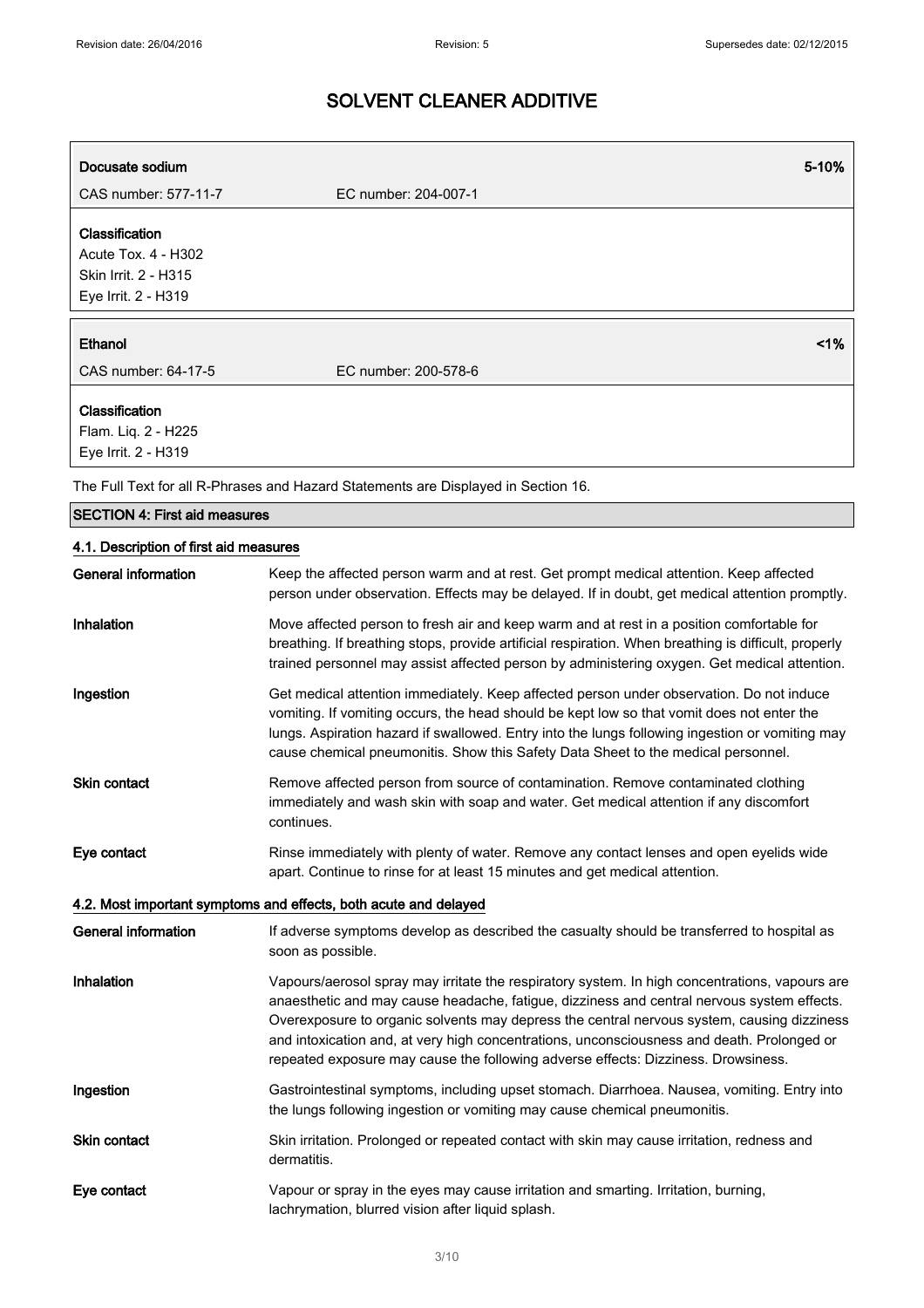|                                                            | 4.3. Indication of any immediate medical attention and special treatment needed                                                                                                                                                                                                                                                                                                                                                                                                                                                                                                                                                                                                       |
|------------------------------------------------------------|---------------------------------------------------------------------------------------------------------------------------------------------------------------------------------------------------------------------------------------------------------------------------------------------------------------------------------------------------------------------------------------------------------------------------------------------------------------------------------------------------------------------------------------------------------------------------------------------------------------------------------------------------------------------------------------|
| Notes for the doctor                                       | No specific recommendations.                                                                                                                                                                                                                                                                                                                                                                                                                                                                                                                                                                                                                                                          |
| <b>Specific treatments</b>                                 | No specific chemical antidote is known to be required after exposure to this product.                                                                                                                                                                                                                                                                                                                                                                                                                                                                                                                                                                                                 |
| <b>SECTION 5: Firefighting measures</b>                    |                                                                                                                                                                                                                                                                                                                                                                                                                                                                                                                                                                                                                                                                                       |
| 5.1. Extinguishing media                                   |                                                                                                                                                                                                                                                                                                                                                                                                                                                                                                                                                                                                                                                                                       |
| Suitable extinguishing media                               | Extinguish with foam, carbon dioxide, dry powder or water fog.                                                                                                                                                                                                                                                                                                                                                                                                                                                                                                                                                                                                                        |
| Unsuitable extinguishing<br>media                          | Do not use water jet as an extinguisher, as this will spread the fire.                                                                                                                                                                                                                                                                                                                                                                                                                                                                                                                                                                                                                |
| 5.2. Special hazards arising from the substance or mixture |                                                                                                                                                                                                                                                                                                                                                                                                                                                                                                                                                                                                                                                                                       |
| Specific hazards                                           | Flammable liquid and vapour. Containers can burst violently or explode when heated, due to<br>excessive pressure build-up. Solvent vapours may form explosive mixtures with air. May ignite<br>at high temperature.                                                                                                                                                                                                                                                                                                                                                                                                                                                                   |
| <b>Hazardous combustion</b><br>products                    | Thermal decomposition or combustion products may include the following substances: Oxides<br>of carbon. Acrid smoke or fumes.                                                                                                                                                                                                                                                                                                                                                                                                                                                                                                                                                         |
| 5.3. Advice for firefighters                               |                                                                                                                                                                                                                                                                                                                                                                                                                                                                                                                                                                                                                                                                                       |
| Protective actions during<br>firefighting                  | Move containers from fire area if it can be done without risk. Containers close to fire should be<br>removed or cooled with water. Cool containers exposed to heat with water spray and remove<br>them from the fire area if it can be done without risk. Control run-off water by containing and<br>keeping it out of sewers and watercourses. If risk of water pollution occurs, notify appropriate<br>authorities.                                                                                                                                                                                                                                                                 |
| Special protective equipment<br>for firefighters           | Firefighter's clothing conforming to European standard EN469 (including helmets, protective<br>boots and gloves) will provide a basic level of protection for chemical incidents. Use protective<br>equipment appropriate for surrounding materials.                                                                                                                                                                                                                                                                                                                                                                                                                                  |
| <b>SECTION 6: Accidental release measures</b>              |                                                                                                                                                                                                                                                                                                                                                                                                                                                                                                                                                                                                                                                                                       |
|                                                            | 6.1. Personal precautions, protective equipment and emergency procedures                                                                                                                                                                                                                                                                                                                                                                                                                                                                                                                                                                                                              |
| <b>Personal precautions</b>                                | Avoid inhalation of vapours and contact with skin and eyes. Eliminate all sources of ignition.<br>Provide adequate ventilation. If ventilation is inadequate, suitable respiratory protection must<br>be worn. Take precautionary measures against static discharges. In case of spills, beware of<br>slippery floors and surfaces.                                                                                                                                                                                                                                                                                                                                                   |
| 6.2. Environmental precautions                             |                                                                                                                                                                                                                                                                                                                                                                                                                                                                                                                                                                                                                                                                                       |
| <b>Environmental precautions</b>                           | Do not discharge into drains or watercourses or onto the ground. Avoid discharge to the<br>aquatic environment. Spillages or uncontrolled discharges into watercourses must be reported<br>immediately to the Environmental Agency or other appropriate regulatory body.                                                                                                                                                                                                                                                                                                                                                                                                              |
| 6.3. Methods and material for containment and cleaning up  |                                                                                                                                                                                                                                                                                                                                                                                                                                                                                                                                                                                                                                                                                       |
| Methods for cleaning up                                    | Stop leak if possible without risk. DO NOT touch spilled material! Extinguish all ignition<br>sources. Avoid sparks, flames, heat and smoking. Ventilate. Avoid the spillage or runoff<br>entering drains, sewers or watercourses. Take care as floors and other surfaces may become<br>slippery. Contain spillage with sand, earth or other suitable non-combustible material. Collect<br>spillage for reclamation or disposal in sealed containers via a licensed waste contractor.<br>Containers with collected spillage must be properly labelled with correct contents and hazard<br>symbol. Dispose of contents/container in accordance with national regulations. Do not allow |

## 6.4. Reference to other sections

material to enter confined spaces, due to the risk of explosion.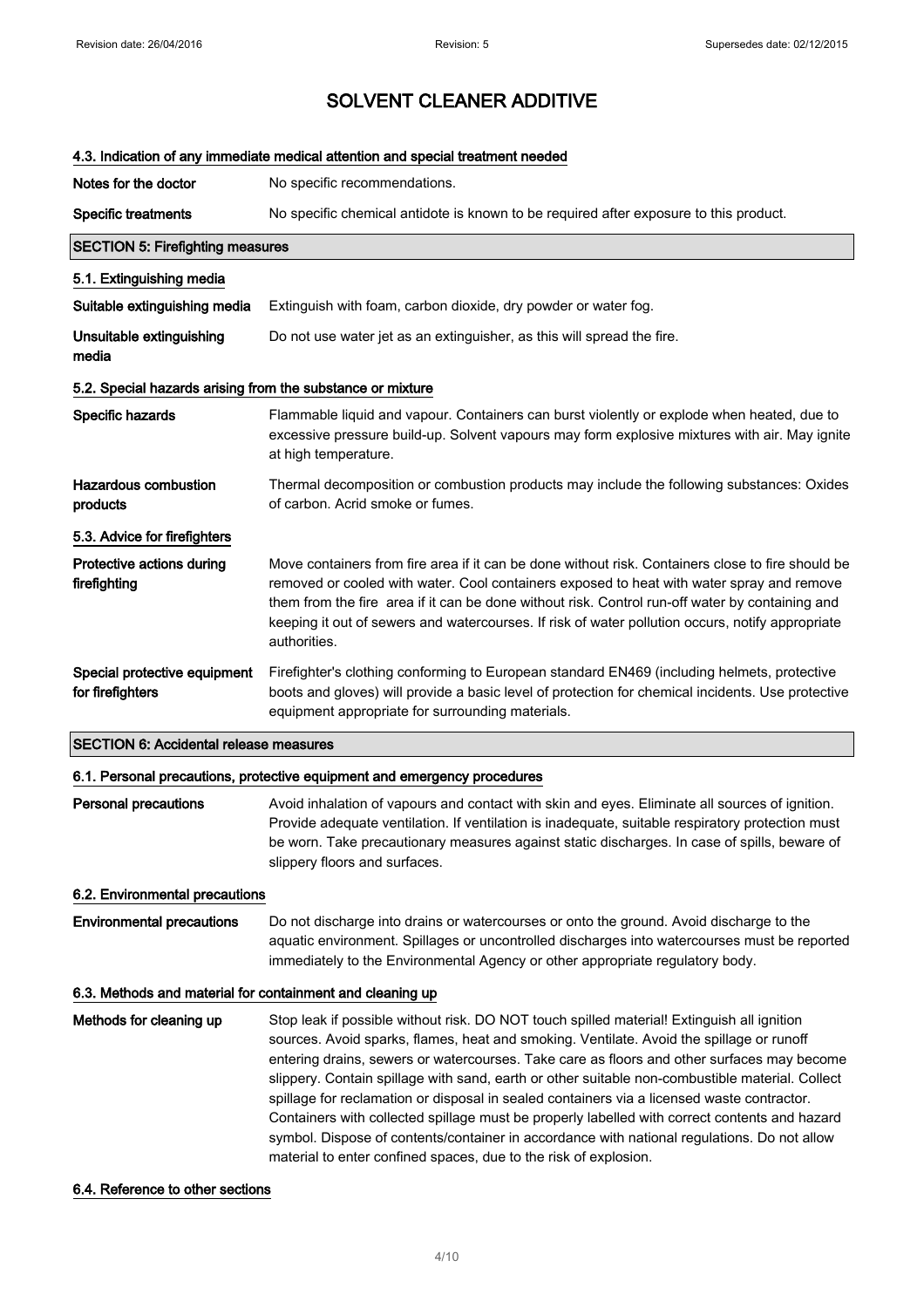# Reference to other sections Wear protective clothing as described in Section 8 of this safety data sheet. See Section 11 for additional information on health hazards. Collect and dispose of spillage as indicated in Section 13. SECTION 7: Handling and storage 7.1. Precautions for safe handling Usage precautions Avoid contact with skin, eyes and clothing. Avoid inhalation of vapours and spray/mists. Avoid

| USQUE DI EGGUIUIS | AVOID CONTACT WILLI SKIH, EVES AND CIONINIQ. AVOID INITARION OF VADOULS AND SPIRY/INISTS. AVOID |
|-------------------|-------------------------------------------------------------------------------------------------|
|                   | release to the environment. Do not use in confined spaces without adequate ventilation and/or   |
|                   | respirator. Use explosion-proof electrical, ventilating and lighting equipment. Eliminate all   |
|                   | sources of ignition. Take precautionary measures against static discharges. Wear appropriate    |
|                   | clothing to prevent any possibility of liquid contact and repeated or prolonged vapour contact. |
|                   | Do not mist or aerosolize spray.                                                                |
|                   |                                                                                                 |

#### Advice on general occupational hygiene Good personal hygiene procedures should be implemented. Wash at the end of each work shift and before eating, smoking and using the toilet. When using do not eat, drink or smoke. Clean equipment and the work area every day. Wash contaminated clothing before reuse.

### 7.2. Conditions for safe storage, including any incompatibilities

Storage precautions Keep away from heat, hot surfaces, sparks, open flames and other ignition sources. No smoking. Keep away from oxidising materials, heat and flames. Store in tightly-closed, original container in a well-ventilated place. Bund storage facilities to prevent soil and water pollution in the event of spillage. Keep away from food, drink and animal feeding stuffs. Only store in correctly labelled containers.

Storage class Flammable liquid storage.

#### 7.3. Specific end use(s)

Specific end use(s) The identified uses for this product are detailed in Section 1.2.

### SECTION 8: Exposure Controls/personal protection

#### 8.1. Control parameters

Occupational exposure limits

### Hydrocarbons, C11-C12, isoalkanes, <2% aromatics

Long-term exposure limit (8-hour TWA): SUP 150 ppm 1000 mg/m<sup>3</sup> SUP = Supplier's recommendation.

#### **Ethanol**

Long-term exposure limit (8-hour TWA): WEL 1000 ppm 1920 mg/m<sup>3</sup> Short-term exposure limit (15-minute): WEL WEL = Workplace Exposure Limit

Ingredient comments SUP = Supplier's recommendation.

#### 8.2. Exposure controls





Appropriate engineering controls



Provide adequate ventilation. Observe Occupational Exposure Limits and minimise the risk of inhalation of vapours. All handling should only take place in well-ventilated areas. Use explosion-proof electrical, ventilating and lighting equipment. Wear suitable respiratory protection. This product must not be handled in a confined space without adequate ventilation.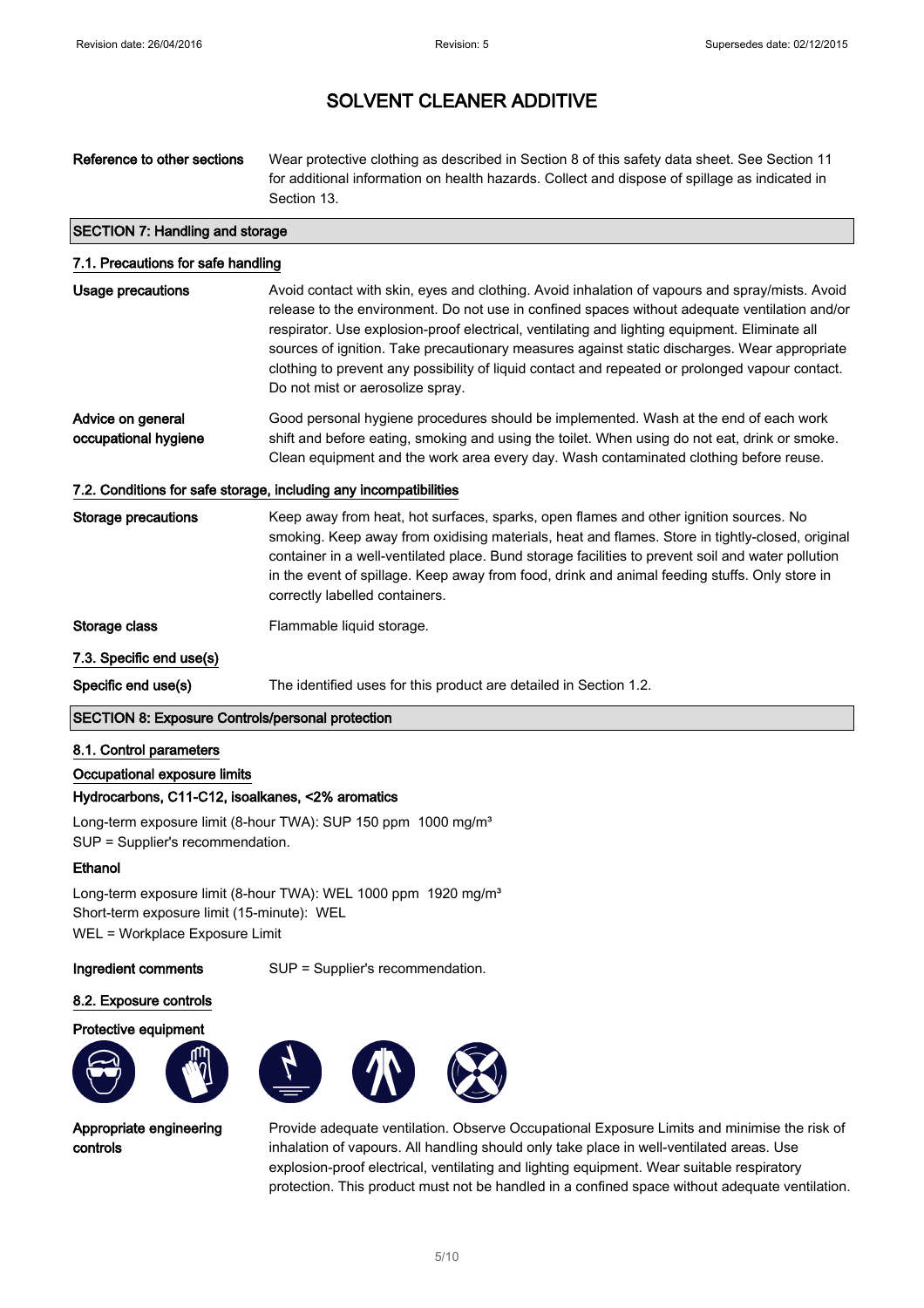| Eye/face protection               | Wear approved safety goggles. Personal protective equipment for eye and face protection<br>should comply with European Standard EN166.                                                                                                                                                                                                                                                                                                                                                                                                                                                     |
|-----------------------------------|--------------------------------------------------------------------------------------------------------------------------------------------------------------------------------------------------------------------------------------------------------------------------------------------------------------------------------------------------------------------------------------------------------------------------------------------------------------------------------------------------------------------------------------------------------------------------------------------|
| Hand protection                   | Solvent resistant nitrile gloves are recommended. To protect hands from chemicals, gloves<br>should comply with European Standard EN374. Protective gloves should be inspected for<br>wear before use and replaced regularly in accordance with the manufacturers specifications.                                                                                                                                                                                                                                                                                                          |
| Other skin and body<br>protection | Wear appropriate clothing to prevent any possibility of liquid contact and repeated or<br>prolonged vapour contact.                                                                                                                                                                                                                                                                                                                                                                                                                                                                        |
| Hygiene measures                  | Do not eat, drink or smoke when using this product. Wash hands at the end of each work shift<br>and before eating, smoking and using the toilet. Remove contaminated clothing and protective<br>equipment before entering eating areas. Wash contaminated clothing before reuse.                                                                                                                                                                                                                                                                                                           |
| Respiratory protection            | Wear suitable respiratory protection. Wear a respirator fitted with the following cartridge:<br>Organic vapour filter. Ensure all respiratory protective equipment is suitable for its intended<br>use and is 'CE'-marked. Gas and combination filter cartridges should comply with European<br>Standard EN14387. Change filter cartridge on respirator daily. Check that the respirator fits<br>tightly and the filter is changed regularly. Respirator selection must be based on exposure<br>levels, the hazards of the product and the safe working limits of the selected respirator. |

## SECTION 9: Physical and Chemical Properties

## 9.1. Information on basic physical and chemical properties

| Appearance                       | Clear liquid. Solvent.                                                |
|----------------------------------|-----------------------------------------------------------------------|
| Colour                           | Colourless.                                                           |
| Odour                            | Lemon. Floral                                                         |
| <b>Odour threshold</b>           | Not determined.                                                       |
| pH                               | Not applicable.                                                       |
| <b>Melting point</b>             | Not determined.                                                       |
| Initial boiling point and range  | Not determined.                                                       |
| Flash point                      | 34°C CC (Closed cup).                                                 |
| <b>Evaporation rate</b>          | Not determined.                                                       |
| Other flammability               | Flammable/combustible materials.                                      |
| Vapour pressure                  | Not determined.                                                       |
| Vapour density                   | Not determined.                                                       |
| <b>Relative density</b>          | 0.793                                                                 |
| Solubility(ies)                  | Insoluble in water. Soluble in the following materials: Hydrocarbons. |
| <b>Partition coefficient</b>     | Not determined.                                                       |
| Auto-ignition temperature        | Not determined.                                                       |
| <b>Decomposition Temperature</b> | Not determined.                                                       |
| <b>Viscosity</b>                 | Not determined.                                                       |
| <b>Explosive properties</b>      | Not applicable.                                                       |
| <b>Oxidising properties</b>      | Not applicable.                                                       |
| 9.2. Other information           |                                                                       |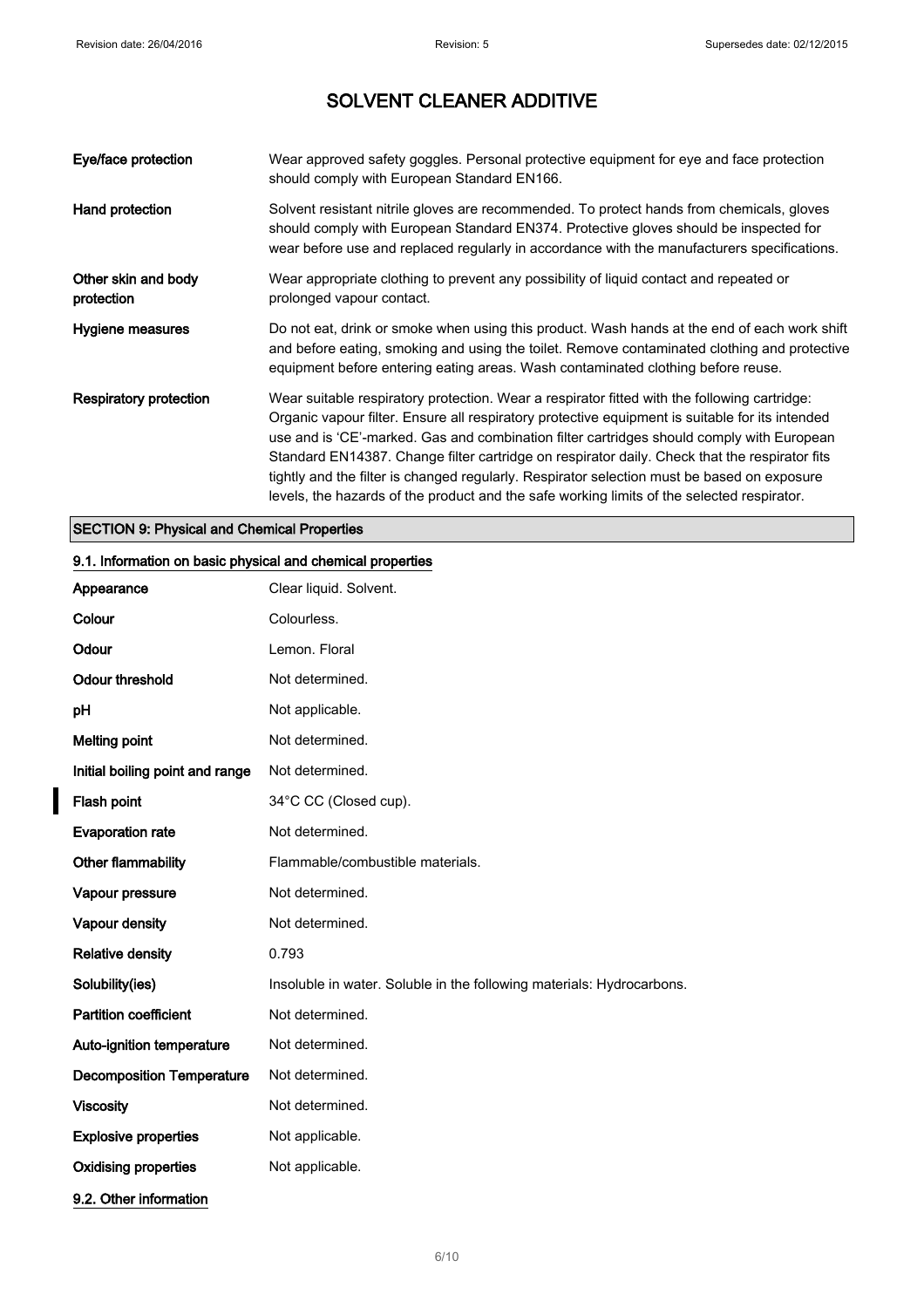| Other information                                      | None.                                                                                                                                                                                                                                                                                                                                                                                                                                                                                                                                                                                                                                                                                                                  |
|--------------------------------------------------------|------------------------------------------------------------------------------------------------------------------------------------------------------------------------------------------------------------------------------------------------------------------------------------------------------------------------------------------------------------------------------------------------------------------------------------------------------------------------------------------------------------------------------------------------------------------------------------------------------------------------------------------------------------------------------------------------------------------------|
| <b>SECTION 10: Stability and reactivity</b>            |                                                                                                                                                                                                                                                                                                                                                                                                                                                                                                                                                                                                                                                                                                                        |
| 10.1. Reactivity                                       |                                                                                                                                                                                                                                                                                                                                                                                                                                                                                                                                                                                                                                                                                                                        |
| Reactivity                                             | The following materials may react with the product: Strong oxidising agents.                                                                                                                                                                                                                                                                                                                                                                                                                                                                                                                                                                                                                                           |
| 10.2. Chemical stability                               |                                                                                                                                                                                                                                                                                                                                                                                                                                                                                                                                                                                                                                                                                                                        |
| <b>Stability</b>                                       | Stable at normal ambient temperatures and when used as recommended.                                                                                                                                                                                                                                                                                                                                                                                                                                                                                                                                                                                                                                                    |
| 10.3. Possibility of hazardous reactions               |                                                                                                                                                                                                                                                                                                                                                                                                                                                                                                                                                                                                                                                                                                                        |
| Possibility of hazardous<br>reactions                  | The following materials may react with the product: Strong oxidising agents. Acids. Alkalis.                                                                                                                                                                                                                                                                                                                                                                                                                                                                                                                                                                                                                           |
| 10.4. Conditions to avoid                              |                                                                                                                                                                                                                                                                                                                                                                                                                                                                                                                                                                                                                                                                                                                        |
| <b>Conditions to avoid</b>                             | Avoid heat, flames and other sources of ignition. Avoid exposure to high temperatures or<br>direct sunlight.                                                                                                                                                                                                                                                                                                                                                                                                                                                                                                                                                                                                           |
| 10.5. Incompatible materials                           |                                                                                                                                                                                                                                                                                                                                                                                                                                                                                                                                                                                                                                                                                                                        |
| Materials to avoid                                     | Strong oxidising agents.                                                                                                                                                                                                                                                                                                                                                                                                                                                                                                                                                                                                                                                                                               |
| 10.6. Hazardous decomposition products                 |                                                                                                                                                                                                                                                                                                                                                                                                                                                                                                                                                                                                                                                                                                                        |
| Hazardous decomposition<br>products                    | Thermal decomposition or combustion products may include the following substances: Oxides<br>of carbon. Acrid smoke or fumes.                                                                                                                                                                                                                                                                                                                                                                                                                                                                                                                                                                                          |
| <b>SECTION 11: Toxicological information</b>           |                                                                                                                                                                                                                                                                                                                                                                                                                                                                                                                                                                                                                                                                                                                        |
| 11.1. Information on toxicological effects             |                                                                                                                                                                                                                                                                                                                                                                                                                                                                                                                                                                                                                                                                                                                        |
| <b>Toxicological effects</b>                           | Ingestion. May cause discomfort if swallowed. Gastrointestinal symptoms, including upset<br>stomach. Diarrhoea. Nausea, vomiting. Spray/mists may cause respiratory tract irritation.<br>Vapours and spray/mists in high concentrations are narcotic. When working extensively on big<br>surfaces in small and badly ventilated rooms, vapours may develop in concentrations which<br>may cause malaise such as headache, dizziness and nausea. Entry into the lungs following<br>ingestion or vomiting may cause chemical pneumonitis. Overexposure to organic solvents<br>may depress the central nervous system, causing dizziness and intoxication and, at very high<br>concentrations, unconsciousness and death. |
| Acute toxicity - oral                                  |                                                                                                                                                                                                                                                                                                                                                                                                                                                                                                                                                                                                                                                                                                                        |
| ATE oral (mg/kg)                                       | 38,235.29                                                                                                                                                                                                                                                                                                                                                                                                                                                                                                                                                                                                                                                                                                              |
| Skin corrosion/irritation<br>Skin corrosion/irritation | Prolonged or repeated contact with skin may cause irritation, redness and dermatitis., May<br>cause sensitisation or allergic reactions in sensitive individuals.                                                                                                                                                                                                                                                                                                                                                                                                                                                                                                                                                      |
| Serious eye damage/irritation                          |                                                                                                                                                                                                                                                                                                                                                                                                                                                                                                                                                                                                                                                                                                                        |
| Serious eye damage/irritation                          | Vapour or spray in the eyes may cause irritation and smarting. May cause discomfort.                                                                                                                                                                                                                                                                                                                                                                                                                                                                                                                                                                                                                                   |
| <b>Skin sensitisation</b><br><b>Skin sensitisation</b> | Contains Limonene Citral Linalool Cinnamal Geraniol                                                                                                                                                                                                                                                                                                                                                                                                                                                                                                                                                                                                                                                                    |
| Germ cell mutagenicity<br>Genotoxicity - in vivo       | No effects expected based upon current data.                                                                                                                                                                                                                                                                                                                                                                                                                                                                                                                                                                                                                                                                           |
| Carcinogenicity<br>Carcinogenicity                     | No effects expected based upon current data.                                                                                                                                                                                                                                                                                                                                                                                                                                                                                                                                                                                                                                                                           |
| Reproductive toxicity                                  |                                                                                                                                                                                                                                                                                                                                                                                                                                                                                                                                                                                                                                                                                                                        |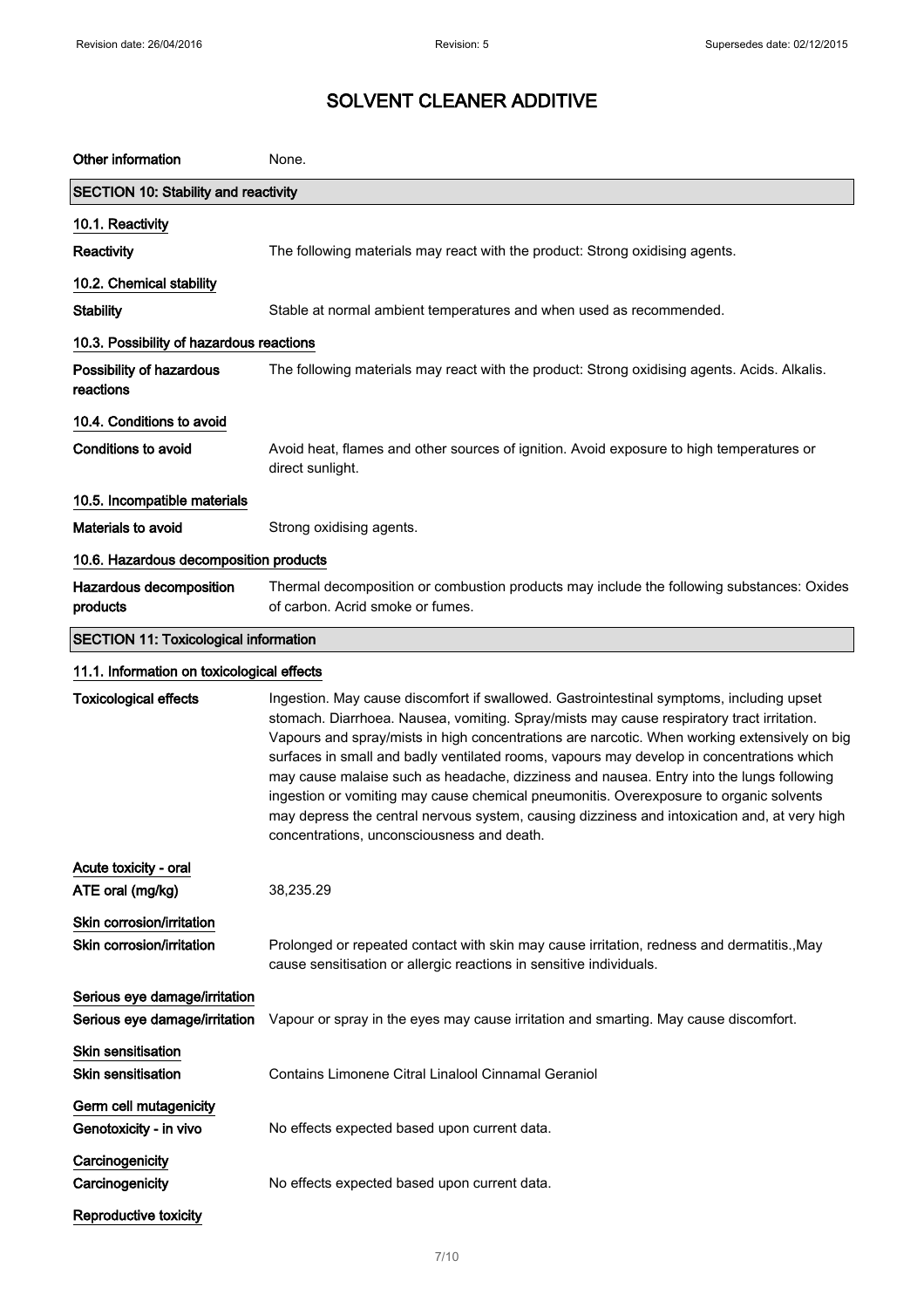| Reproductive toxicity - fertility             | No effects expected based upon current data.                                                                                                                                            |
|-----------------------------------------------|-----------------------------------------------------------------------------------------------------------------------------------------------------------------------------------------|
| <b>Aspiration hazard</b><br>Aspiration hazard | Entry into the lungs following ingestion or vomiting may cause chemical pneumonitis.                                                                                                    |
| <b>General information</b>                    | Prolonged and repeated contact with solvents over a long period may lead to permanent<br>health problems.                                                                               |
| <b>Medical symptoms</b>                       | Gastrointestinal symptoms, including upset stomach. Dry skin.                                                                                                                           |
| <b>Medical considerations</b>                 | Skin disorders and allergies.                                                                                                                                                           |
| <b>SECTION 12: Ecological Information</b>     |                                                                                                                                                                                         |
| Ecotoxicity                                   | The product contains a substance which may cause long-term adverse effects in the aquatic<br>environment.                                                                               |
| 12.1. Toxicity                                |                                                                                                                                                                                         |
| 12.2. Persistence and degradability           |                                                                                                                                                                                         |
| Persistence and degradability                 | The product is expected to be biodegradable. Oxidises rapidly by photochemical reactions in<br>air.                                                                                     |
| 12.3. Bioaccumulative potential               |                                                                                                                                                                                         |
| <b>Bioaccumulative potential</b>              | The product contains potentially bioaccumulating substances.                                                                                                                            |
| <b>Partition coefficient</b>                  | Not determined.                                                                                                                                                                         |
| 12.4. Mobility in soil                        |                                                                                                                                                                                         |
| <b>Mobility</b>                               | The product is immiscible with water and will spread on the water surface. Absorbs to soil and<br>has low mobility. Large volumes may penetrate soil and could contaminate groundwater. |
| 12.5. Results of PBT and vPvB assessment      |                                                                                                                                                                                         |
| Results of PBT and vPvB<br>assessment         | This product does not contain any substances classified as PBT or vPvB.                                                                                                                 |
| 12.6. Other adverse effects                   |                                                                                                                                                                                         |
| Other adverse effects                         | Not expected to have ozone depletion potential.                                                                                                                                         |
| <b>SECTION 13: Disposal considerations</b>    |                                                                                                                                                                                         |
| 13.1. Waste treatment methods                 |                                                                                                                                                                                         |
| <b>General information</b>                    | Waste is classified as hazardous waste. Dispose of waste to licensed waste disposal site in<br>accordance with the requirements of the local Waste Disposal Authority. Waste, residues. |

accordance with the requirements of the local Waste Disposal Authority. Waste, residues, empty containers, discarded work clothes and contaminated cleaning materials should be collected in designated containers, labelled with their contents. When handling waste, the safety precautions applying to handling of the product should be considered.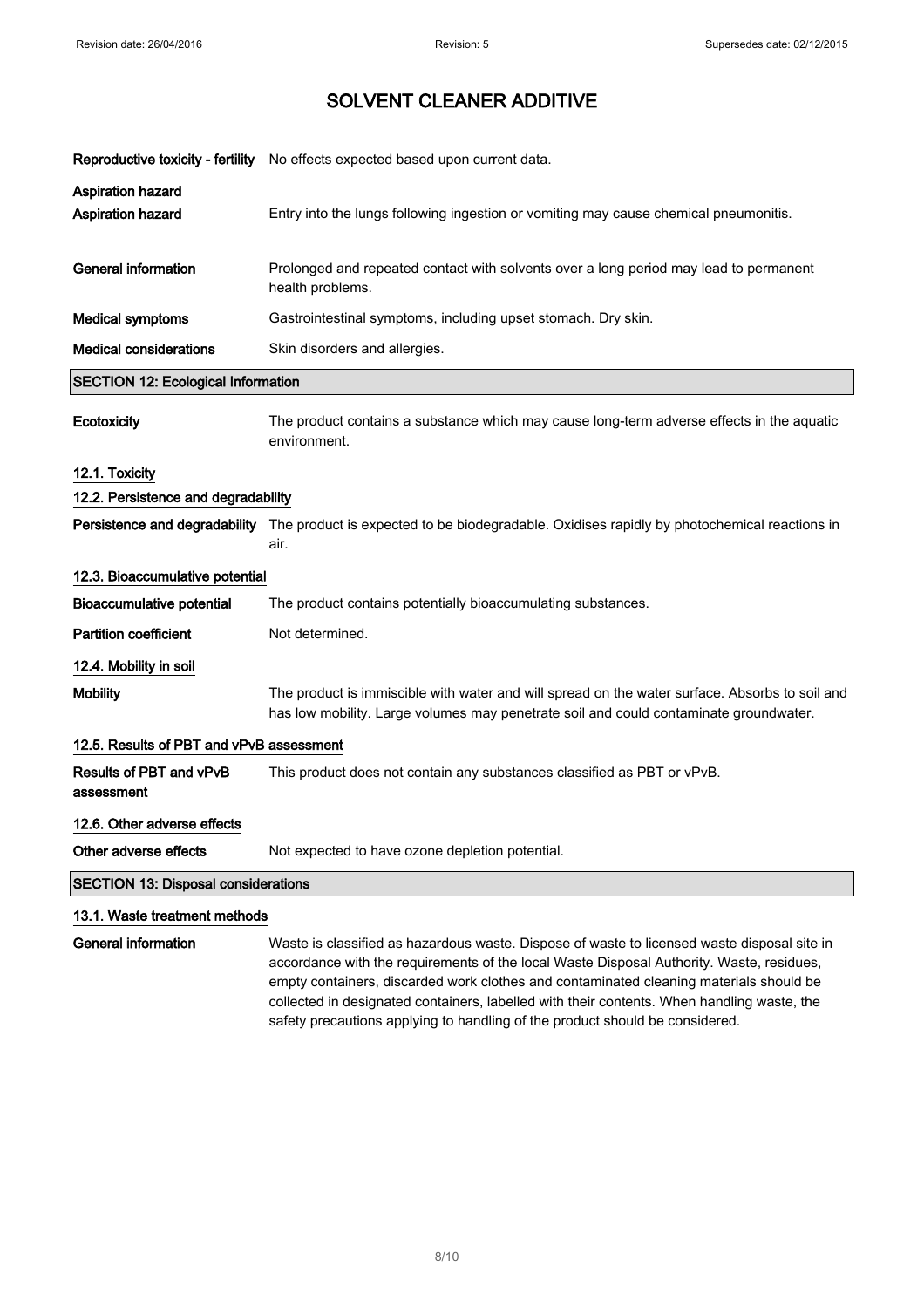Disposal methods Empty containers or liners may retain some product residues and hence be potentially hazardous. Label the containers containing waste and contaminated materials and remove from the area as soon as possible. Waste, residues, empty containers, discarded work clothes and contaminated cleaning materials should be collected in designated containers, labelled with their contents. Disposal of this product, process solutions, residues and by-products should at all times comply with the requirements of environmental protection and waste disposal legislation and any local authority requirements. Dispose of waste to licensed waste disposal site in accordance with the requirements of the local Waste Disposal Authority. Confirm disposal procedures with environmental engineer and local regulations. Avoid the spillage or runoff entering drains, sewers or watercourses. Dispose of waste via a licensed waste disposal contractor.

### SECTION 14: Transport information

| 14.1. UN number  |      |
|------------------|------|
| UN No. (ADR/RID) | 1268 |
| UN No. (IMDG)    | 1268 |

### 14.2. UN proper shipping name

Petroleum distillates, N.O.S.

| 14.3. Transport hazard class(es) |  |
|----------------------------------|--|
|----------------------------------|--|

| <b>ADR/RID class</b>      | 3 |
|---------------------------|---|
| <b>IMDG class</b>         | 3 |
| 14.4. Packing group       |   |
| ADR/RID packing group     | Ш |
| <b>IMDG packing group</b> | Ш |
|                           |   |

#### 14.5. Environmental hazards

Environmentally hazardous substance/marine pollutant No.

#### 14.6. Special precautions for user

No special storage precautions required. Supplied in accordance with "Limited Quantity" provisions.

### 14.7. Transport in bulk according to Annex II of MARPOL73/78 and the IBC Code

Transport in bulk according to Not applicable. Annex II of MARPOL 73/78 and the IBC Code

### SECTION 15: Regulatory information

### 15.1. Safety, health and environmental regulations/legislation specific for the substance or mixture

| <b>National regulations</b> | The Control of Substances Hazardous to Health Regulations 2002 (SI 2002 No. 2677) (as<br>amended).                                                                                                                                                                                                                                                                                                         |
|-----------------------------|------------------------------------------------------------------------------------------------------------------------------------------------------------------------------------------------------------------------------------------------------------------------------------------------------------------------------------------------------------------------------------------------------------|
| EU legislation              | Regulation (EC) No 1907/2006 of the European Parliament and of the Council of 18<br>December 2006 concerning the Registration, Evaluation, Authorisation and Restriction of<br>Chemicals (REACH) (as amended).<br>Regulation (EC) No 1272/2008 of the European Parliament and of the Council of 16<br>December 2008 on classification, labelling and packaging of substances and mixtures (as<br>amended). |